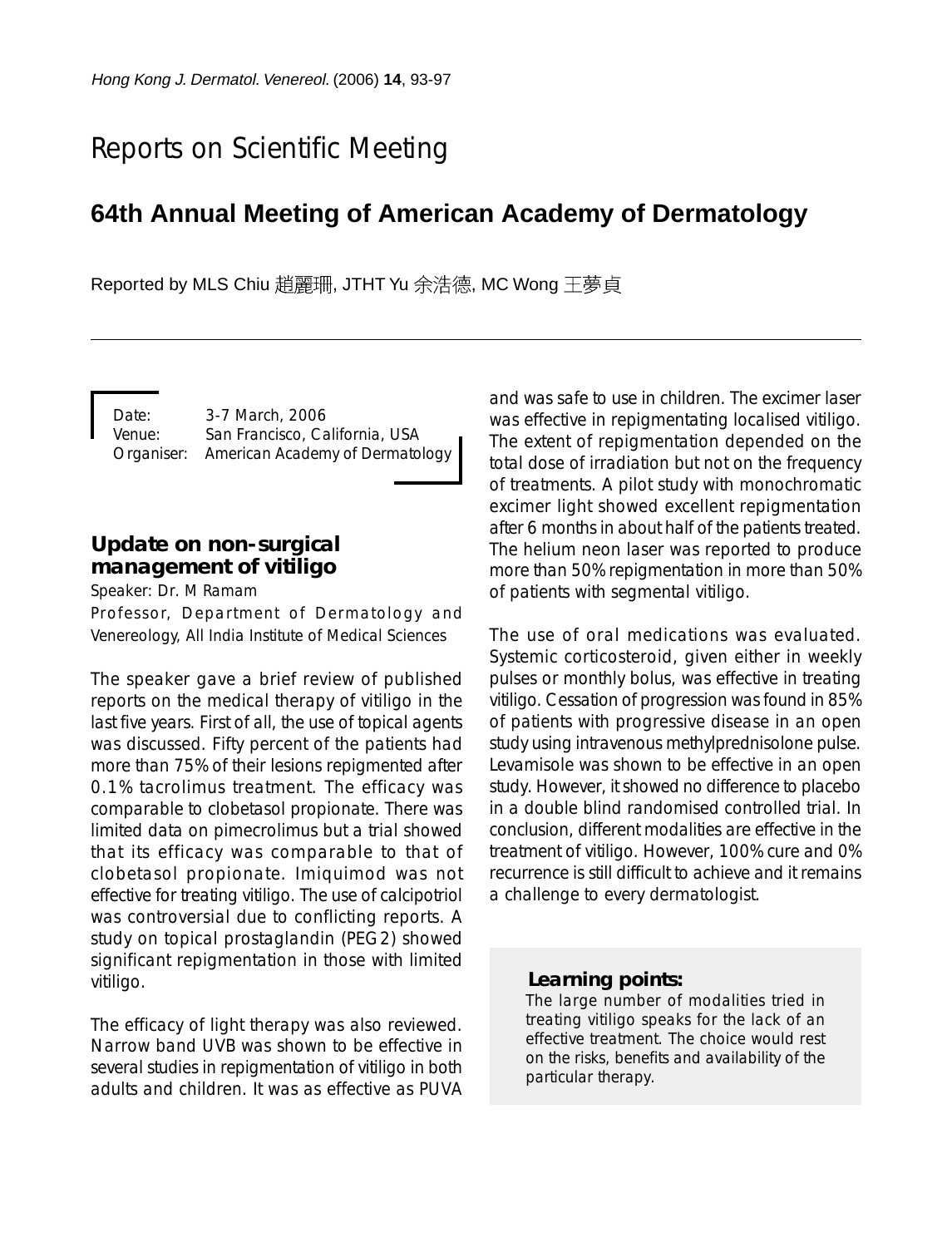#### **Evaluating and managing common ulcerative conditions on the oral mucosa**

Speaker: Dr. Alison Bruce Department of Dermatology, Mayo Clinic, Rochester

Oral ulcers can be acute (less than six weeks) and chronic (over six weeks), depending on the duration of lesions. Causes of acute oral ulcer include trauma, drugs, iatrogenic and infections (Table 1). Diagnosis of oral ulcer should be based on the duration of lesions, whether this is a single or recurrent episode, and the location.

Many drugs are known to cause oral ulceration e.g. non-steroidal anti-inflammatory drugs, cytotoxic drugs, captopril, calcium channel blockers, alendronate, hydroxyurea etc. It is therefore important to take a good history including any over-the-counter medications when managing these patients. Furthermore, oral ulcers frequently occur after radiotherapy and chemotherapy.

Infection of the oral mucosa can be bacterial and viral. Acute necrotizing ulcerative gingivostomatitis is a condition caused by mixed anaerobic microorganisms. It is characterised by acute onset of gingival pain, bleeding and ulceration associated with systemic features such as fever, malaise and lymphadenopathy. There are many other bacterial conditions that can lead to acute oral mucosal ulceration, like syphilis, gonorrhoea, tuberculosis, histoplasmosis, rhinoscleroma etc.

Acute herpetic gingivostomatitis is the most common acute viral ulcerative condition of the oral mucosa. It is more common in children and is characterised by painful grouped vesicles with systemic upset. Treatment is usually symptomatic with analgesics, antipyretics and topical antiseptic mouthwash. However, in the immunocompromised, intravenous acyclovir is indicated. Other viral aetiologies of acute oral mucosal ulceration includes Epstein-Barr virus causing infectious mononucleosis, coxsackie A virus causing hand, foot and mouth disease, varicella, measles, rubella etc.

The two most common causes of acute recurrent oral ulceration (Table 2) are recurrent aphthous stomatitis and recurrent intra-oral herpes simplex

| Trauma            | • Physical injury                                                                                                                                                                                           |
|-------------------|-------------------------------------------------------------------------------------------------------------------------------------------------------------------------------------------------------------|
| <b>Drugs</b>      | Non-steroidal anti-inflammatory drugs, cytotoxic drugs, captopril, calcium channel<br>$\bullet$<br>blockers, alendronate, hydroxyurea                                                                       |
| latrogenic        | • Chemotherapy<br>• Radiotherapy                                                                                                                                                                            |
| <b>Infections</b> | • Bacterial, e.g. acute necrotizing ulcerative gingivostomatitis, syphilis, gonococcus,<br>tuberculosis, histoplasmosis<br>• Viral, e.g. herpes simplex, varicella zoster, coxsackie, measles, Epstein-Barr |

**Table 1.** Causes of acute oral ulcerations (single episode)

| Table 2. Causes of acute recurrent oral ulceration |  |
|----------------------------------------------------|--|
|----------------------------------------------------|--|

| Trauma               | <b>Braces</b>                   |
|----------------------|---------------------------------|
| No systemic symptoms | • Herpes simplex                |
|                      | • Recurrent aphthous stomatitis |
| Systemic symptoms    | • Cyclic neutropenia            |
|                      | • Inflammatory bowel disease    |
|                      | • Behçet's disease              |
|                      | $\bullet$ HIV                   |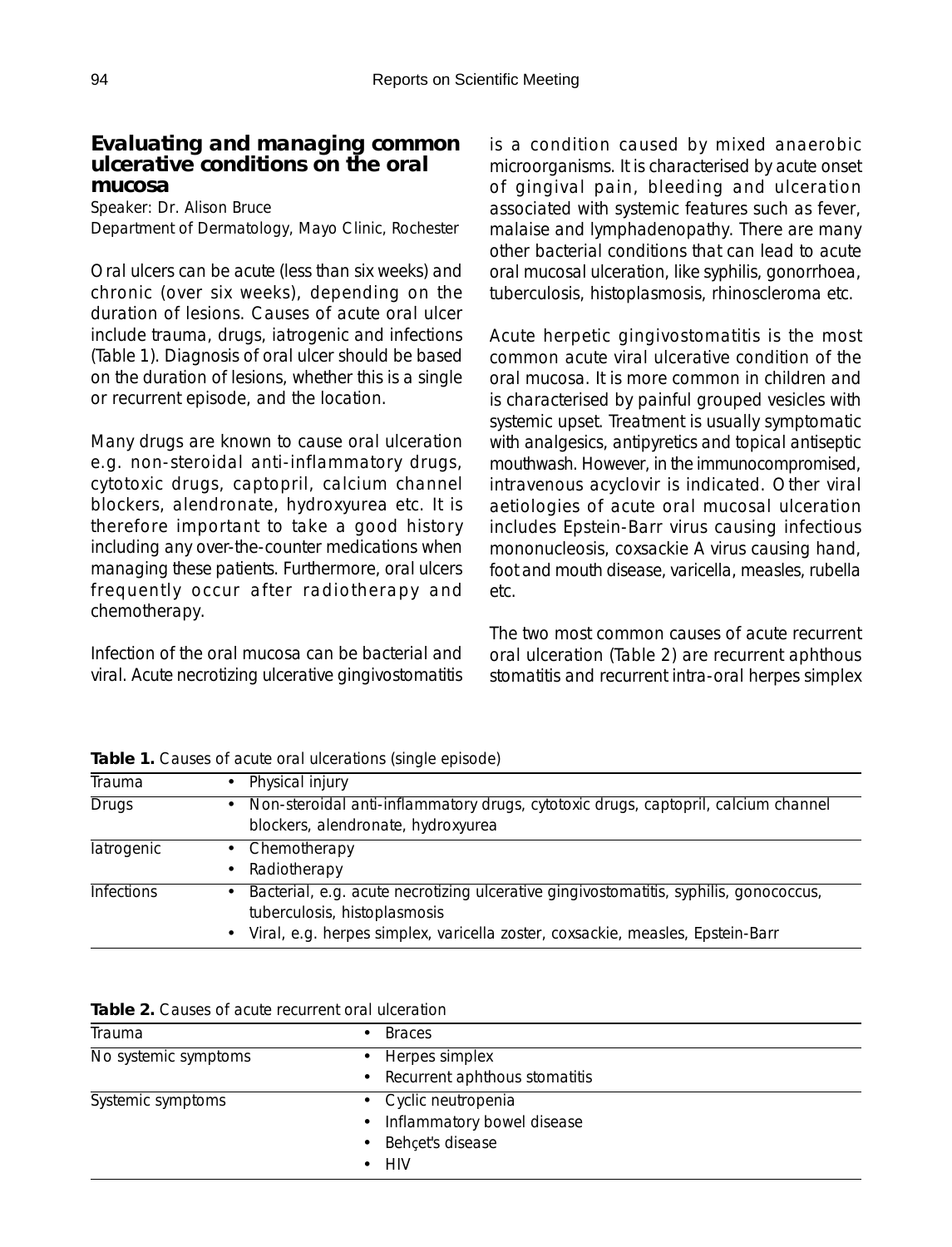infection. Recurrent aphthous stomatitis is a mucosal manifestation of a variety of conditions. It is more common in female and occurs on the soft, mobile, non-keratinized mucosa. The causes of recurrent aphthous stomatitis are multifactorial and triggers include infection, emotional stress, diet, trauma, vitamins deficiency, xerostomia, smoking and many other conditions. The goal of therapy is to decrease the frequency and severity of future episodes as well as the control of pain and promotion of healing. It is important to screen for any associated systemic disorders and vitamin deficiency. Suggested work up includes complete blood picture, liver and renal function, iron studies, folate, B12 and zinc level.

Recurrent intra-oral herpes simplex stomatitis tends to occur in young patients on the masticatory mucosa with complete clearance between episodes. There are many over-the-counter topical medications for this condition but Abreva® is the only FDA approved non-prescription topical medications in the United States. Topical 1% penciclovir cream is also effective, but in an immunocompromised patient, intravenous acyclovir is indicated. Prophylaxis with oral acyclovir 400 mg twice daily can be offered to patients with frequent attacks.

Cyclic neutropenia is characterised by recurrent acute episodes of oral ulceration typically in a young patient. The interval is constant for each patient. It lasts around 12-30 days and is associated with systemic features such as fever, malaise and neutropenia during the attack.

Conditions that cause chronic oral ulcers can be divided into trauma, iatrogenic, infective, inflammatory and malignant (Table 3). It is important to perform a culture to exclude infective causes and subsequent biopsies for histology and immunofluorescence studies.

#### *Learning points:*

The diagnosis of oral ulcers rest primarily on its duration, whether single episode or recurrence, its location, and any associated systemic symptoms. A detailed drug history is essential. For chronic ulcers, it is important to exclude infection, malignancy and immunobullous disease through appropriate investigations.

|  |  |  | <b>Table 3.</b> Causes of chronic oral ulcerations |
|--|--|--|----------------------------------------------------|
|  |  |  |                                                    |

| Trauma       | Dentures                                                                     |  |  |  |
|--------------|------------------------------------------------------------------------------|--|--|--|
| latrogenic   | Allergy to dental fillings                                                   |  |  |  |
| Infective    | <b>Bacterial</b>                                                             |  |  |  |
|              | Fungal                                                                       |  |  |  |
|              | Mycobacterial                                                                |  |  |  |
| Inflammatory | Chronic erythema multiforme<br>٠                                             |  |  |  |
|              | Oral lichen planus                                                           |  |  |  |
|              | Immunobullous e.g. cicatrical pemphigoid, pemphigus, linear IgA disease,     |  |  |  |
|              | paraneoplastic pemphigus                                                     |  |  |  |
|              | Connective tissue disease e.g. lupus erythematosus, Wegener's granulomatosis |  |  |  |
| Malignant    | Squamous cell carcinoma                                                      |  |  |  |
|              | Melanoma                                                                     |  |  |  |
|              | Lymphoma                                                                     |  |  |  |
|              | Leukaemia                                                                    |  |  |  |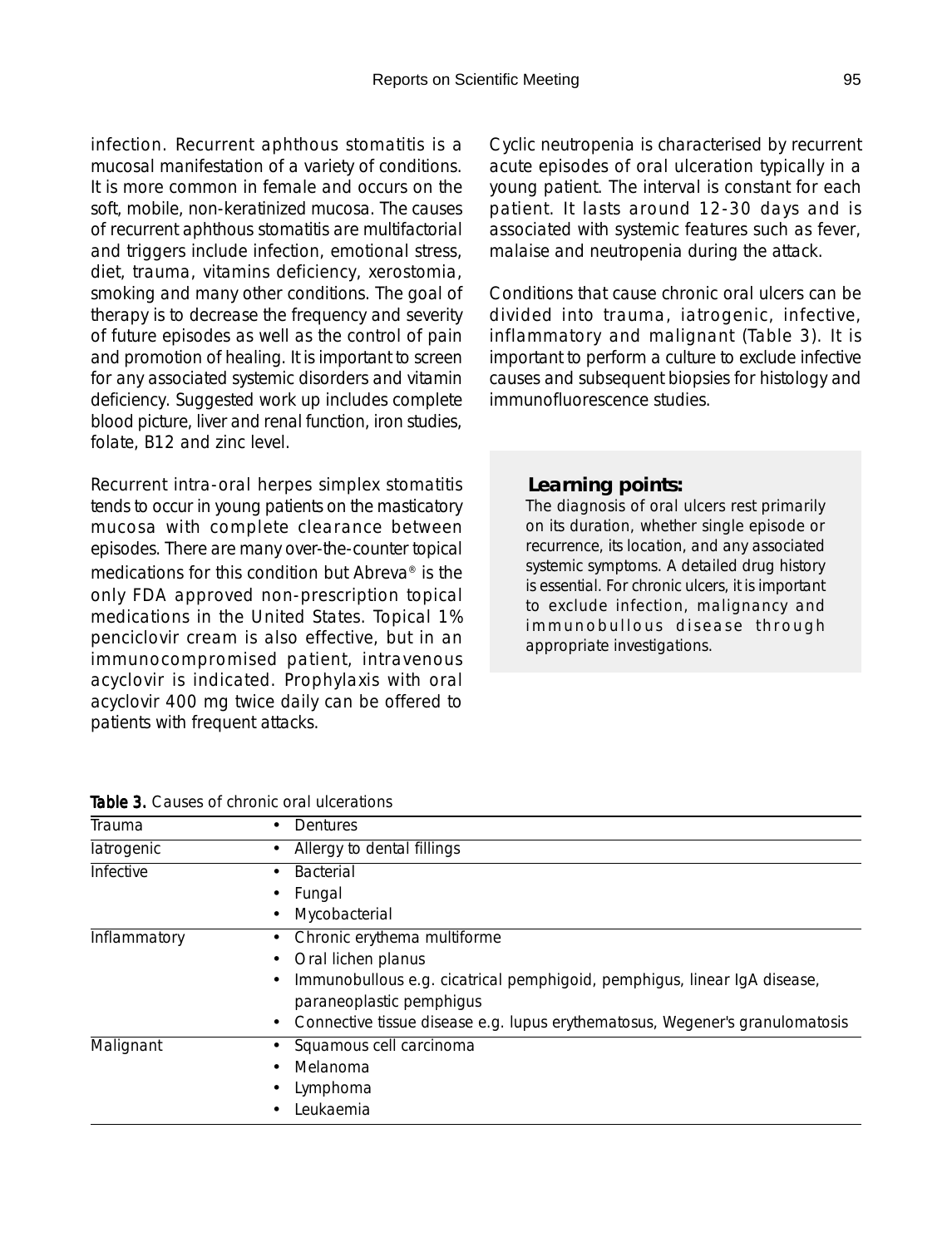### **Cosmeceuticals: the first step in resurfacing**

Speaker: Dr. Zoe Diana Draelos Dermatology Consulting Services, High Point, North Carolina

When the term 'cosmeceuticals' was coined 25 years ago, there was controversy and argument among dermatologists. There now exists a choice among synonymous niceties and the alternatives include 'dermaceuticals', 'active cosmetics', 'functional cosmetics', having in common acknowledgement that the product contains 'active' ingredients that go beyond camouflage. Concerning the role of cosmeceuticals in resurfacing, the speaker pointed out that it could aid in five different aspects, including exfoliation of the stratum corneum, normalisation of epidermis/dermis, facilitation of barrier restoration, healing optimisation, and maintenance of the resurfacing results.

Firstly, exfoliation prior to chemical peel can assure even uptake of the acid in all facial areas and exfoliation following laser resurfacing or chemical peel or microdermabrasion can maintain skin smoothness. Some common examples of exfoliative agents are salicylic acid and lactic acid which is oil and water soluble respectively. Salicylic acid is able to exfoliate within the sebum-rich pores on the skin surface and it has no dermal penetration. It can be used in patients with sensitive skin such as rosacea. Lactic acid is able to exfoliate on the skin surface. Dermal penetration can occur and it is best used to prepare for a procedure but not post procedure due to its stinging side effect. On the other hand, particulate scrubs can be used post procedure to maintain skin smoothness. The best scrubs contain polyethylene beads to provide gentle exfoliation without milia. It can be used once weekly for maintenance. Woven face cloths can be used both pre- and post-procedure. Open weave cloth produces mild exfoliation while closed weave cloth produces aggressive exfoliation.

There is also a dual textured cloth with which the textured side of the cloth provides a mild 'syndet' (synthetic detergent or surfactant) cleanser and mechanical exfoliation to clean skin surface and the smooth side of cloth provides moisturization during rinsing through petrolatum.

Secondly, retinoids are the primary mechanism for epidermal/dermal normalisation. Many over-the-counter or prescription retinoids are available for use both pre- and post-procedures. Most of the free retinol in the skin is stored as retinyl palmitate. The oxidation of free retinol to retinoic acid is the rate limiting step in its biologic activity and retinol must associate with retinol binding protein for conversion to retinoic acid. Retinoic acid then regulates gene expression for keratinocyte growth and differentiation.

Moreover, barrier restoration is very important following resurfacing procedures. Transepidermal water loss must be reduced to control pain and create milieu for healing. It is best accomplished through the use of occlusive agents include petrolatum, cyclomethicone, dimethicone, liquid paraffin, acrylates, mineral oil and grape seed oil.

On the other hand, healing optimisation is an area of active research. There are synthetic ceramide 3 occlusive component of intercellular lipids, glycerin-based moisturizer and hyaluronic acid based moisturizer. There is a new trend in the approval of these biologically active healing agents as prescription devices in which they only need to prove safety but not efficacy. Glycerin forms a reservoir in the stratum corneum and is a potent humectant. Hyaluronic acid is also a potent humectant either topically or via injection. Any product that keeps the wound bed moist can increase fibroblast migration and aid in post-surgical wound healing.

Finally, for resurfacing maintenance, topical agents must maintain the hydration of skin